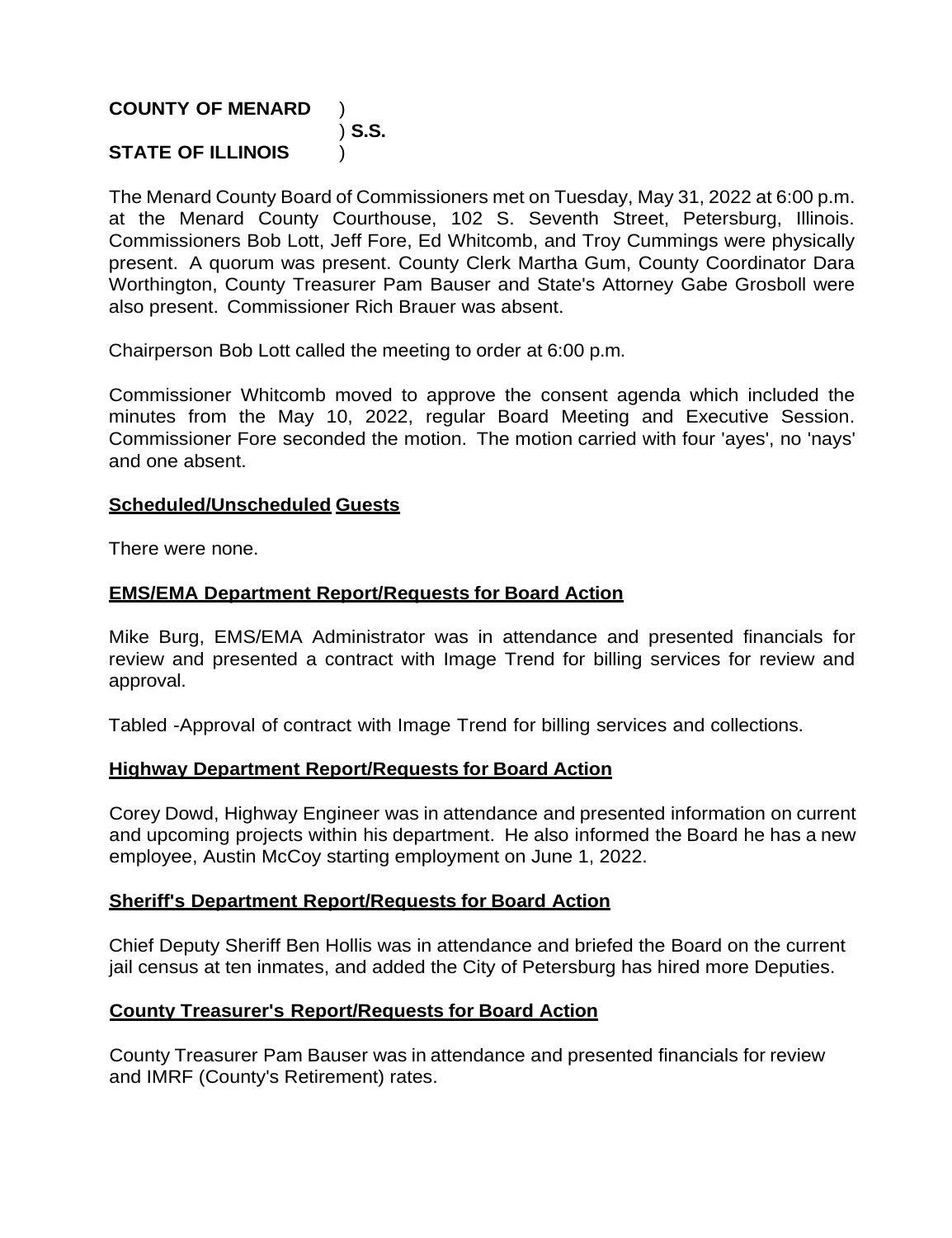# **County Clerk's Report/Requests for Board Action**

County Clerk Marty Gum was in attendance and presented a Resolution for review.

**Resolution #27-22-** Conveyance of County's Interest for Parcel 13-31-301-033 & 245. Commissioner Fore moved to approve the resolution. Commissioner Whitcomb seconded the motion. The motion carried with four 'ayes', no 'nays' and one absent. This shall be known as **Resolution #27-22.**

Clerk Gum also presented two liquor licenses for Hamilton's Catering and Menard County Fair for approval. Commissioner Cummings moved to approve the liquor licenses. Commissioner Fore seconded the motion. The motion carried with four 'ayes', no 'nays' and one absent.

## **State's Attorney Report/Requests for Board Action**

State's Attorney Gabe Grosboll was in attendance and gave an update on ARPA proposals. He also discussed the Probation Department's adjusted salaries and a conference he will be attending on the new laws taking effect January 2023.

## **County Coordinator's Report/Requests for Board Action**

County Coordinator Dara Worthington was in attendance and presented a Health Department bill for payment approval. Commissioner Fore moved to approve the payment. Commissioner Whitcomb seconded the motion. The motion carried with four 'ayes', no 'nays' and one absent.

Mrs. Worthington requested Executive Session minutes from November 9, 2021 be opened. Commissioner Whitcomb moved to approve the request. Commissioner Fore seconded the motion. The motion carried with four 'ayes', no 'nays', and one absent.

Coordinator Worthington discussed various items that included; HRA report, UCCI annual conference, tax bill inserts generating calls to Zoning, Ameren vegetation work, grant management policies, and the old Senior Transport van going to Animal Control.

### **Individual Board Members - Report/Requests for Board Action**

Commissioner Fore discussed the non-compliant letters the Zoning Department send out. He stated the Zoning Department needs to submit a monthly, written report pertaining to all permits issued, meetings held and any current zoning issues.

Commissioner Whitcomb thanked Coordinator Worthington for giving the old van to Animal Control.

Commissioner Cummings discussed the shower project at Sunny Acres.